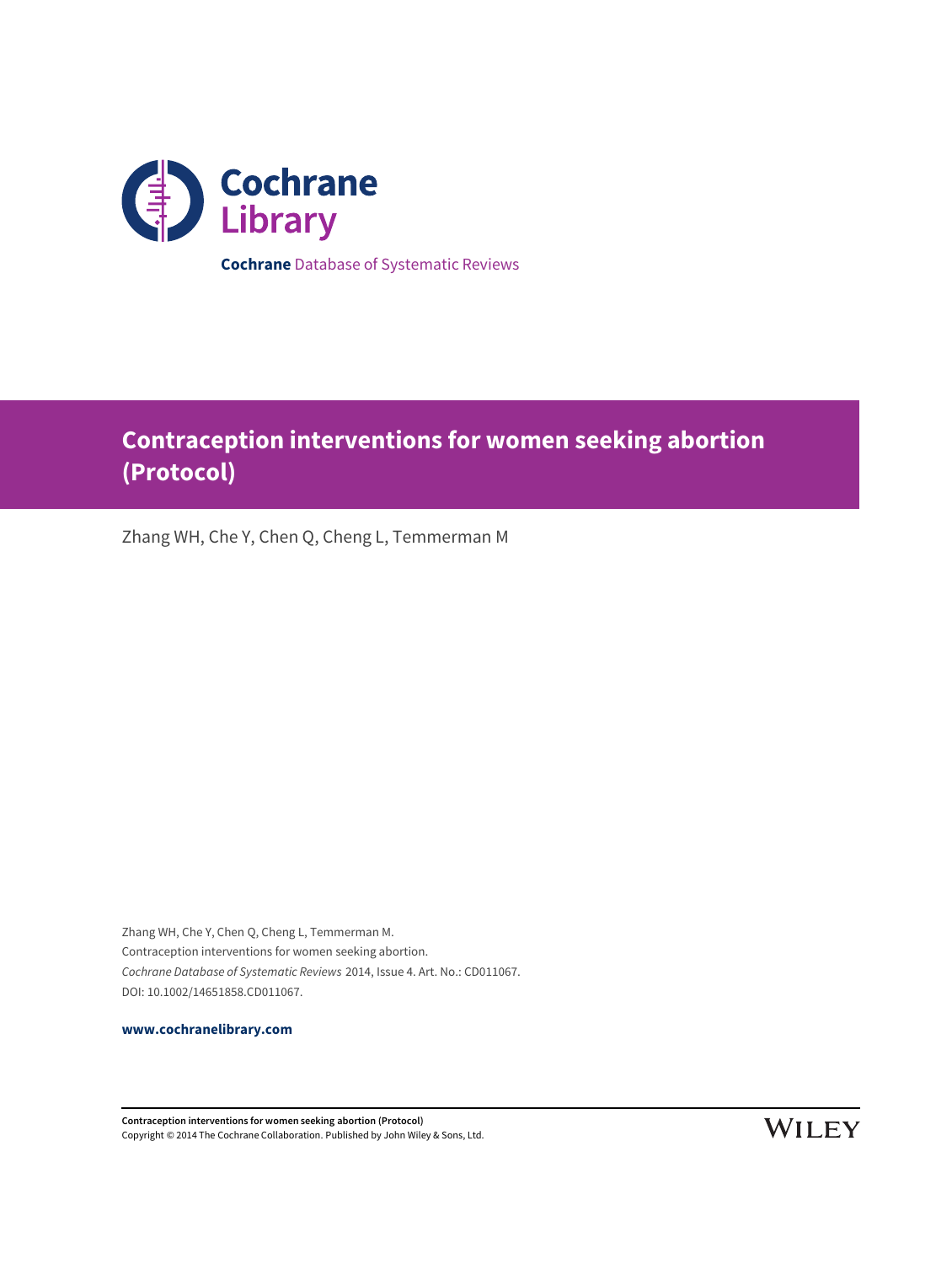# **TABLE OF CONTENTS**

| $\overline{\phantom{0}}$ 8 |  |
|----------------------------|--|
|                            |  |
|                            |  |
|                            |  |

**Contraception interventions for women seeking abortion (Protocol) i Copyright © 2014 The Cochrane Collaboration. Published by John Wiley & Sons, Ltd.**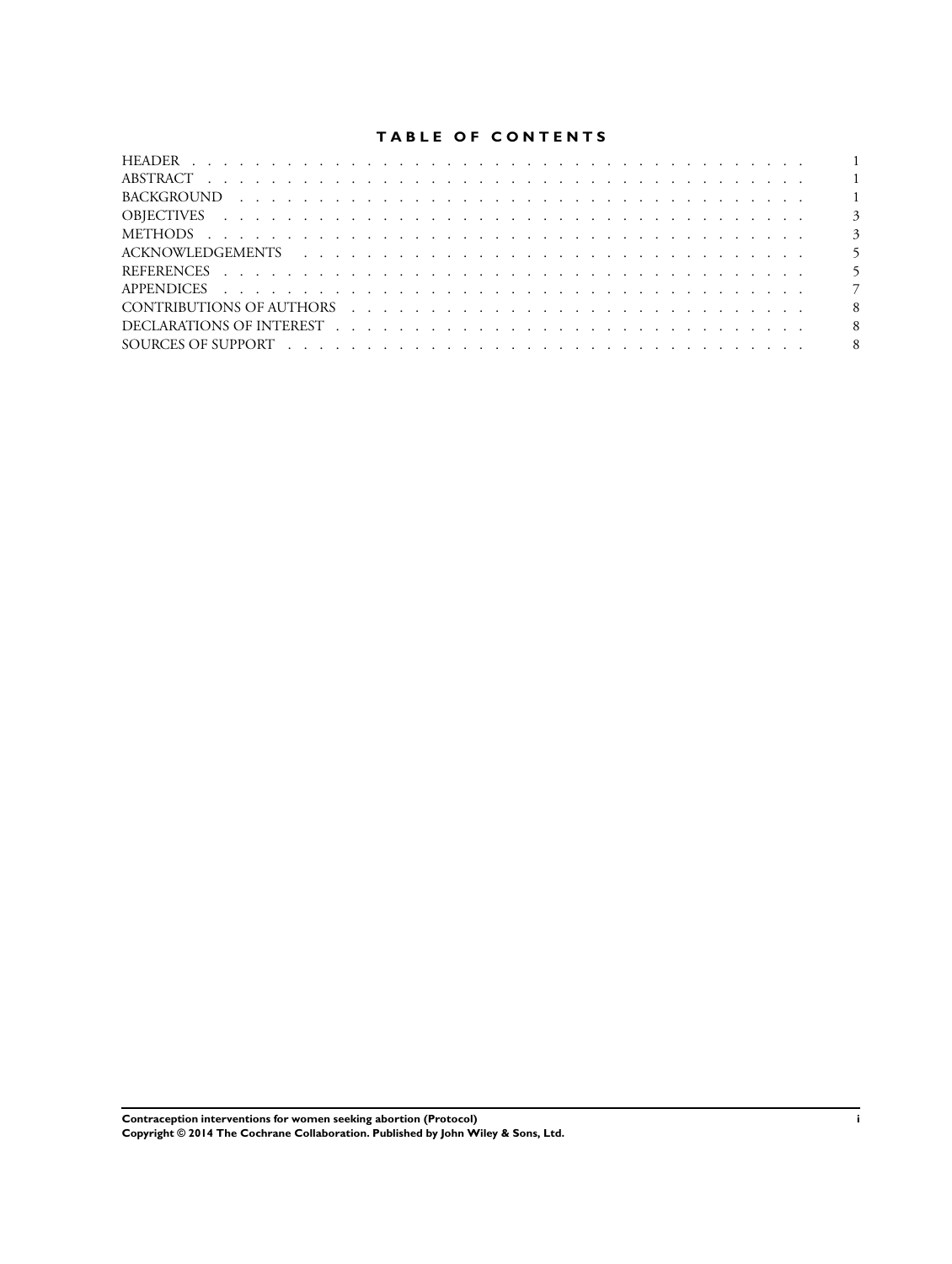<span id="page-2-0"></span>**[Intervention Protocol]**

# **Contraception interventions for women seeking abortion**

Wei-Hong Zhang $^1$ , Yan Che $^2$ , Qiuju Chen $^3$ , Linan Cheng $^2$ , Marleen Temmerman $^4$ 

<sup>1</sup>School of Public Health, Université Libre de Bruxelles, Brussels, Belgium. <sup>2</sup>Centre for Clinical Research and Training, Shanghai Institute of Planned Parenthood Research (SIPPR), Shanghai, China. <sup>3</sup>Center for Reproductive Health, Ghent University, Gent, Belgium. <sup>4</sup>Department of Reproductive Health and Research, World Health Organization, Geneva, Switzerland

Contact address: Wei-Hong Zhang, School of Public Health, Université Libre de Bruxelles, 808, Route de Lennik, CP 592, Brussels, 1070, Belgium. [wzhang@ulb.ac.be.](mailto:wzhang@ulb.ac.be) [weihong.zhang@ugent.be](mailto:weihong.zhang@ugent.be).

**Editorial group:** Cochrane Fertility Regulation Group. **Publication status and date:** New, published in Issue 4, 2014.

**Citation:** Zhang WH, Che Y, Chen Q, Cheng L, Temmerman M. Contraception interventions for women seeking abortion. *Cochrane Database of Systematic Reviews* 2014, Issue 4. Art. No.: CD011067. DOI: 10.1002/14651858.CD011067.

Copyright © 2014 The Cochrane Collaboration. Published by John Wiley & Sons, Ltd.

### **A B S T R A C T**

This is the protocol for a review and there is no abstract. The objectives are as follows:

To assess the effects of interventions to promote contraceptive use and reduce repeated unintended pregnancy among women seeking abortion.

# **B A C K G R O U N D**

It is estimated that 40% of all pregnancies worldwide are unintended and most of these are due to the non-use or failure of contraceptive methods ([WHO 2007\)](#page-6-0). A strong negative correlation has been reported between abortion and contraception use, such that abortion incidence declines as contraceptive use increases in settings with steady fertility rates over time [\(Marston 2003](#page-6-0); [Rahman](#page-6-0) [2001](#page-6-0)). How to increase contraceptive use is a critical issue for public health researchers, service providers and policy makers. Many interventions have been designed to inform women of reproductive age about the risk of unintended pregnancies, promote their consistent use of contraceptive methods and reduce unintended pregnancies [\(Moos 2003](#page-6-0); [Stephenson 2008](#page-6-0); [Steiner 2006](#page-6-0); [Wang](#page-6-0) [1998](#page-6-0)). Nevertheless, few interventions were seen to promote contraceptive use for women seeking an abortion.

Women who seek abortion services are a vulnerable population group. The available evidence indicates these women are largely neglected by service providers. A 2010 survey in the USA showed

that abortion risk among some groups of women was increasing, i.e. poor women (44.4 per 1000), 'poor cohabiting' (52.0 per 1000), women aged 20 to 24 years (39.9 per 1000), and non-Hispanic African American women (40.2 per 1000) ([Jones 2010](#page-6-0)). Moreover, these women were often at high risk of unintended pregnancies and repeated abortions. It is estimated that 30% of them would have another abortion by the age of 45 years ([Jones](#page-6-0) [2010](#page-6-0)). Surveys in China show that women seeking abortions tend to be young and unmarried. One-third to half of them have had a previous abortion [\(Cheng 1997](#page-6-0); [Wu 2011\)](#page-6-0). The high level of repeated abortion among women seeking abortion suggests that their contraceptive needs might not be met, and that post-abortion care should be improved to bridge the gap. Teenagers who sought abortion were more likely to be non-users of contraceptive methods and to seek abortion services late in pregnancy, which may be due partly to poor compliance with medical advice, poor contraceptive knowledge and poor motivation [\(Lim 2012;](#page-6-0) [Wu](#page-6-0) [2011](#page-6-0)). Women who sought abortion were shown to be more motivated than their counterparts to use effective and safe contra-

**Contraception interventions for women seeking abortion (Protocol) 1 Copyright © 2014 The Cochrane Collaboration. Published by John Wiley & Sons, Ltd.**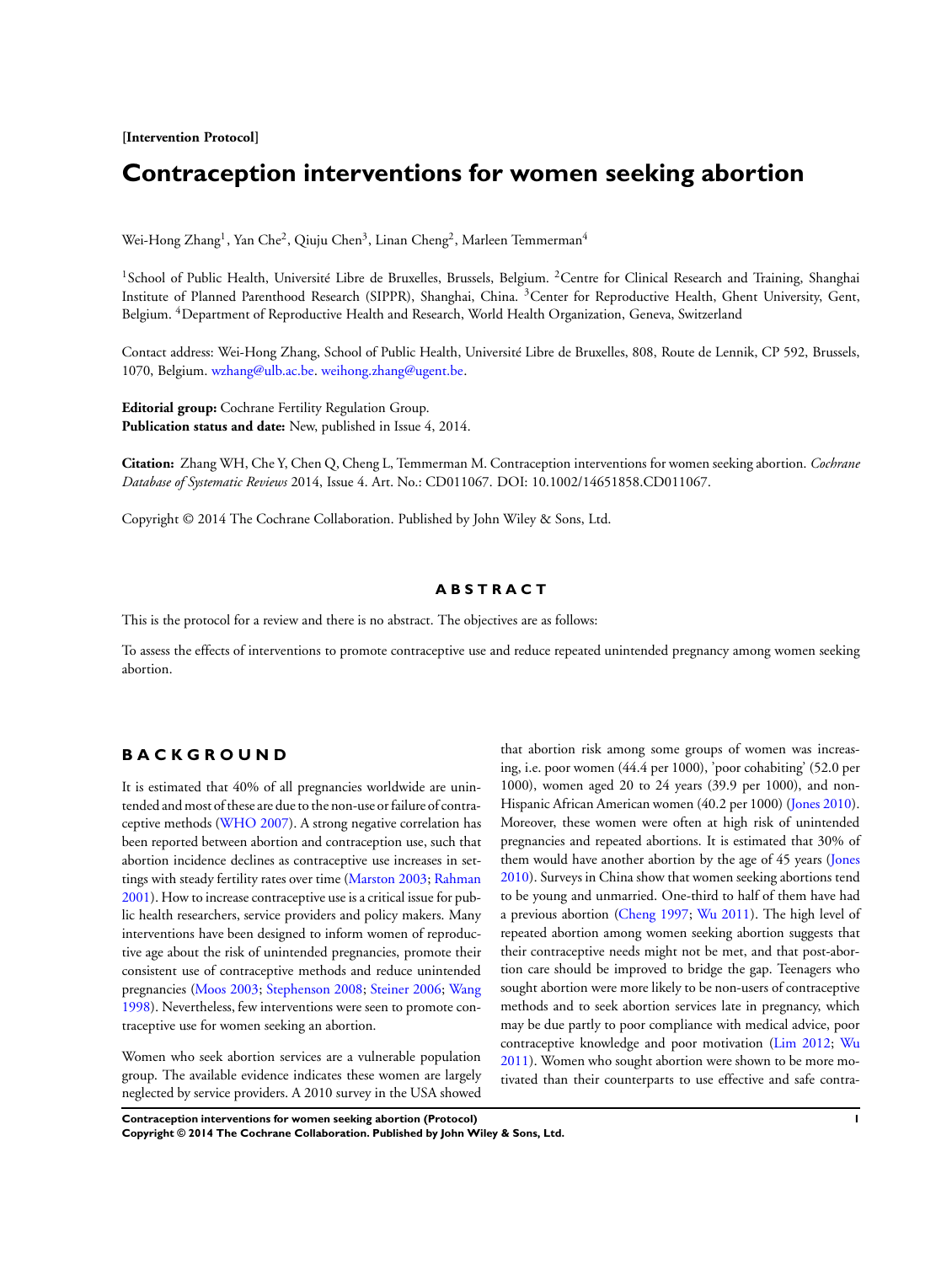ception after the service procedure [\(Speroff 2008](#page-6-0)). Post-abortion could therefore be an optimal time to initiate an effective contraceptive method. The main aim of this review is to explore how effective contraception interventions might be for women seeking abortion to reduce future unintended pregnancies.

### **Description of the condition**

Unintended pregnancy is a common public health problem and is an extremely common occurrence in women's lives. In the US, for the example, half of all pregnancies are unintended [\(Jones 2006](#page-6-0)). Unintended pregnancy has negative consequences for the health of women and their children [\(WHO 2007](#page-6-0)) and is associated with significant costs to the healthcare system ([Trussell 2009\)](#page-6-0). Abortion is a commonly used way to end an unintended pregnancy. In 2003, an estimated 42 million abortions were induced worldwide ([Sedgh 2007\)](#page-6-0). The abortion rate (yearly number of induced abortions per 1000 women aged 15 to 44 years) was the highest in Eastern Europe at 44, followed by Eastern Asia at 28 which is dominated by China [\(Sedgh 2007](#page-6-0)). The induced abortion rate has increased from 10 million in 2003 to 13 million in 2008 in China [\(Johnston 2010](#page-6-0)), of which one third of women have undergone repeat abortions [\(Cheng 1997\)](#page-6-0).

Until recently, there has been limited information on the nature of contraception interventions for women seeking abortion [\(Bender](#page-6-0) [2004](#page-6-0); [Ferreira 2009;](#page-6-0) [Nobili 2007](#page-6-0); [Schunmann 2006](#page-6-0); [Zhu 2009](#page-6-0)). Reviewing these studies, it appears that the appropriate contraceptive education, appropriate contraceptive recommendation and follow-up service after abortion have received insufficient attention by investigators.

### **Description of the intervention**

The intervention is defined as any activity designed to increase the knowledge or change the attitudes of women seeking an abortion on the risk of unintended pregnancies, promote their use of contraceptives or reduce the likelihood of unintended pregnancies. The intervention could be commenced within two weeks before or after an index abortion.

Interventions must include at least one of the following practices:

- 1. contraceptive education;
- 2. individual-based or group-based counseling;

3. family planning counseling, including visual and auditory components, interaction between service providers and clients; 4. free provision of contraceptive materials;

5. provision of Emergency Contraceptive Pills (ECPs) before the abortion;

6. male partner involvement;

7. interventions with multiple approaches i.e. those which include two or more of the above approaches.

### **How the intervention might work**

Abortion is mainly due to unintended pregnancy. In broad terms the two main factors perceived as contributing to unintended pregnancy were contraceptive failure or non-use of contraceptive methods. Traditional contraceptive methods, such as periodical abstinence and withdrawal, are much less effective than modern methods like intrauterine devices (IUDs). Inconsistent use of condoms or contraceptive pills is associated with an increase in unintended pregnancy [\(WHO 2010](#page-6-0)). . Nevertheless, a previous study showed that pre-abortion counseling had a limited impact on post-abortion contraceptive practice ([Bender 2004\)](#page-6-0). Neither a community information campaign nor structured contraceptive counseling increased contraceptive practices among abortion applicants ([Larsson 2006;](#page-6-0) [Langston 2010](#page-6-0)). In one study in Switzerland, even though professional counseling was given at the time of a woman's request for an abortion, most women used the same type of contraceptive methods before and six months after an abortion, and 17 per cent of women had gone back to the nonrecommended method they used before abortion, including no method [\(Bianchi-Demicheli 2003](#page-6-0)). On the other hand, comprehensive intervention measures which including personalized postabortion family planning counseling with a range of contraceptive choices plus intensive follow-up services after abortion significantly increased contraceptive use after abortion ([Lin 2011](#page-6-0)) and significantly reduced the risk of repeated abortion [\(Shen 2010](#page-6-0)). These results indicate that the efficient use of contraceptive methods may require more than ensuring ease of availability or information. Psychological factors may play a role. Effective post-abortion care should include comprehensive intervention approaches, including personalized family planning counseling, with a wide availability of contraceptive methods and good quality of followup service. These aproaches may encourage women seeking abortion services to adopt modern contraceptive methods and/or correct use of contraceptives, which would consequently prevent unintended pregnancy and repeated abortion in the future.

### **Why it is important to do this review**

There is no agreement among health providers on the impact of contraceptive interventions on improving contraceptive use among women seeking abortion services [\(Ferreira 2009;](#page-6-0) [Halpern](#page-6-0) [2011](#page-6-0); [Landry 2008](#page-6-0); [Moos 2003\)](#page-6-0). Some studies reported that counseling was an important component of improving women's contraceptive use ([Landry 2008](#page-6-0)) while others found that the effectiveness of counseling was limited [\(Ferreira 2009](#page-6-0); [Halpern 2011;](#page-6-0) [Langston 2010](#page-6-0); [Moos 2003](#page-6-0)). The effectiveness of other intervention approaches, such as free provision of contraceptive materials and involvement of male partners, on reducing unintended pregnancy is debatable ([Beenhakker 2004](#page-6-0); [Rasch 2005](#page-6-0); [Zhu 2009](#page-6-0)). Before conducting further research to assess the effects of various interventions on increasing contraceptive use and reducing the risk

**Contraception interventions for women seeking abortion (Protocol) 2 Copyright © 2014 The Cochrane Collaboration. Published by John Wiley & Sons, Ltd.**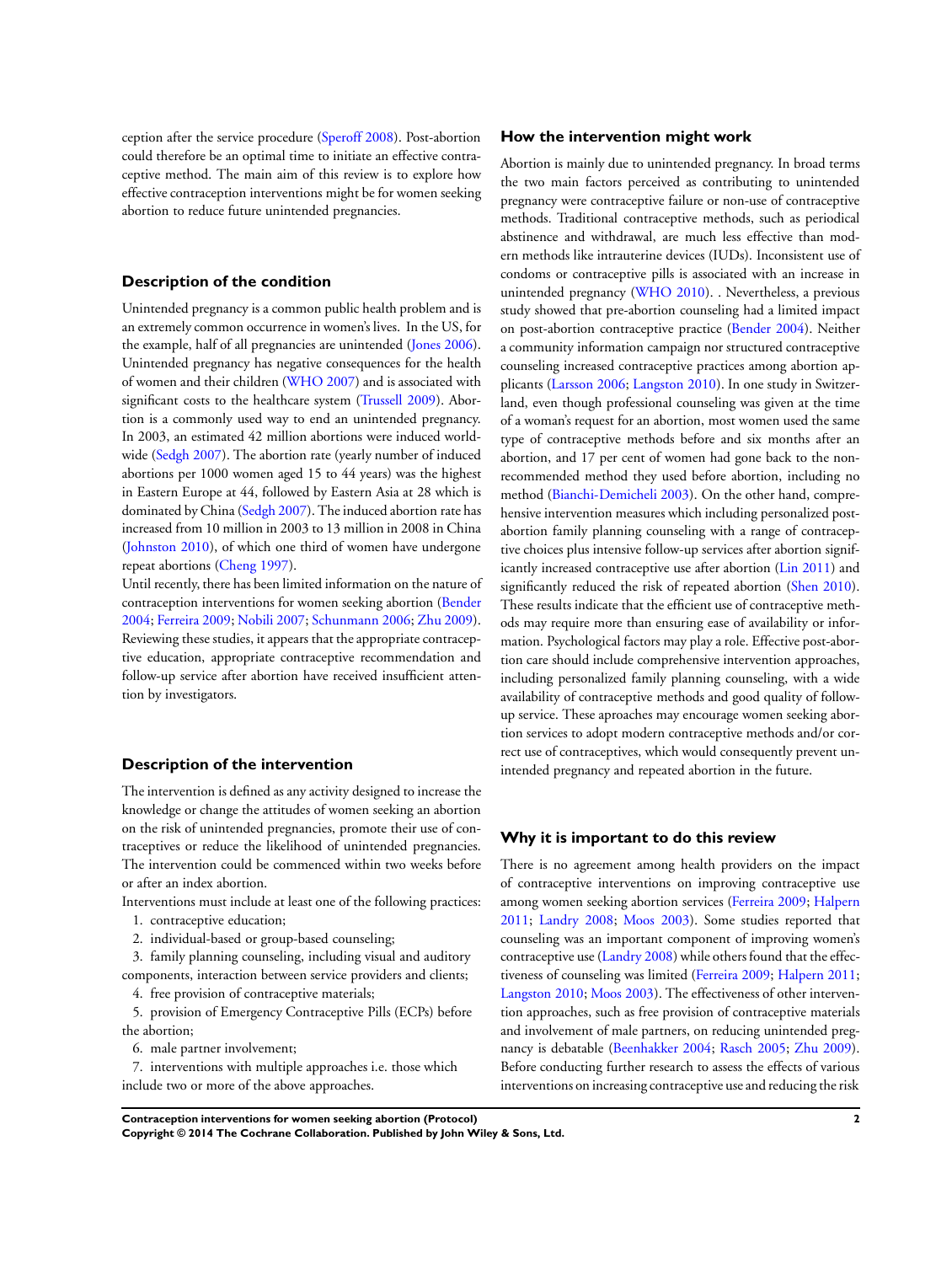of unintended pregnancy, it is necessary to do a systematic review. In this review, we plan to identify all trials on contraceptive interventions for women seeking abortion and to explore the effects of the interventions on promoting contraceptive use and preventing unintended pregnancy.

# **O B J E C T I V E S**

To assess the effects of interventions to promote contraceptive use and reduce repeated unintended pregnancy among women seeking abortion.

# **M E T H O D S**

### **Criteria for considering studies for this review**

### **Types of studies**

We will include individual and cluster randomized controlled trials (RCTs).

### **Types of participants**

Women of reproductive age (15 to 49 years) who seek an abortion.

### **Types of interventions**

The Intervention is defined as any activity designed to:

- 1. increase knowledge about or change attitudes towards the risks of unintended pregnancy among women seeking abortion services,
- 2. promote contraceptive use, and
- 3. reduce unintended pregnancy.

The intervention should be within two weeks before or after an index abortion.

Intervention approaches include one or more of the following practices:

- 1. contraceptive education;
- 2. individual-based or group-based counseling;
- 3. family planning counseling with visual and auditory

components or interaction between service providers and clients;

4. free provision of contraceptive materials;

5. provision of Emergency Contraceptive Pills (ECPs) in advance;

- 6. male partner involvement; and
- 7. interventions combining multiple approaches, which may include one or more of the above practices.

Interventions will be grouped into three categories as follows:

1. Counseling: health education; contraceptive counseling; group-based or individual-based counseling; family planning counseling with visual and auditory components or interaction between service providers and clients;

2. Contraceptive promotion: contraceptive counseling with free provision of contraceptive methods;

3. Interventions with multiple approaches: a combination of counseling intervention, free provision of contraceptive methods, male partner involvement or other measures.

# **Control**:

Women in the control group receive routine abortion care, which means that no additional activity/intervention is performed except for the existing conventional activities of pre- or post-abortion care.

### **Types of outcome measures**

### **Primary outcomes**

The primary outcomes are:

1. Prevalence of use of modern contraceptive methods three and six months after an index abortion;

2. Pregnancy/unintended pregnancy rates three months and six months after an index abortion;

3. Incidence of induced abortion during the three months or six months after an index abortion.

#### **Secondary outcomes**

1. Immediate contraceptive uptake;

2. Utilization of any of contraceptive method six months after the index abortion;

3. Knowledge and attitudes towards contraception at the time of follow-up;

4. Satisfaction regarding the abortion and contraceptive services.

### **Search methods for identification of studies**

### **Electronic searches**

We will search for all relevant studies regardless of language or publication status (published, unpublished, in press, and in progress). We will search:

• the Cochrane Central Register of Controlled Trials

(CENTRAL, *The Cochrane Library*, latest issue)

- PubMed (1966 to present)
- EMBASE (1980 to present)
- PsycINFO
- CINAHL

**Contraception interventions for women seeking abortion (Protocol) 3**

**Copyright © 2014 The Cochrane Collaboration. Published by John Wiley & Sons, Ltd.**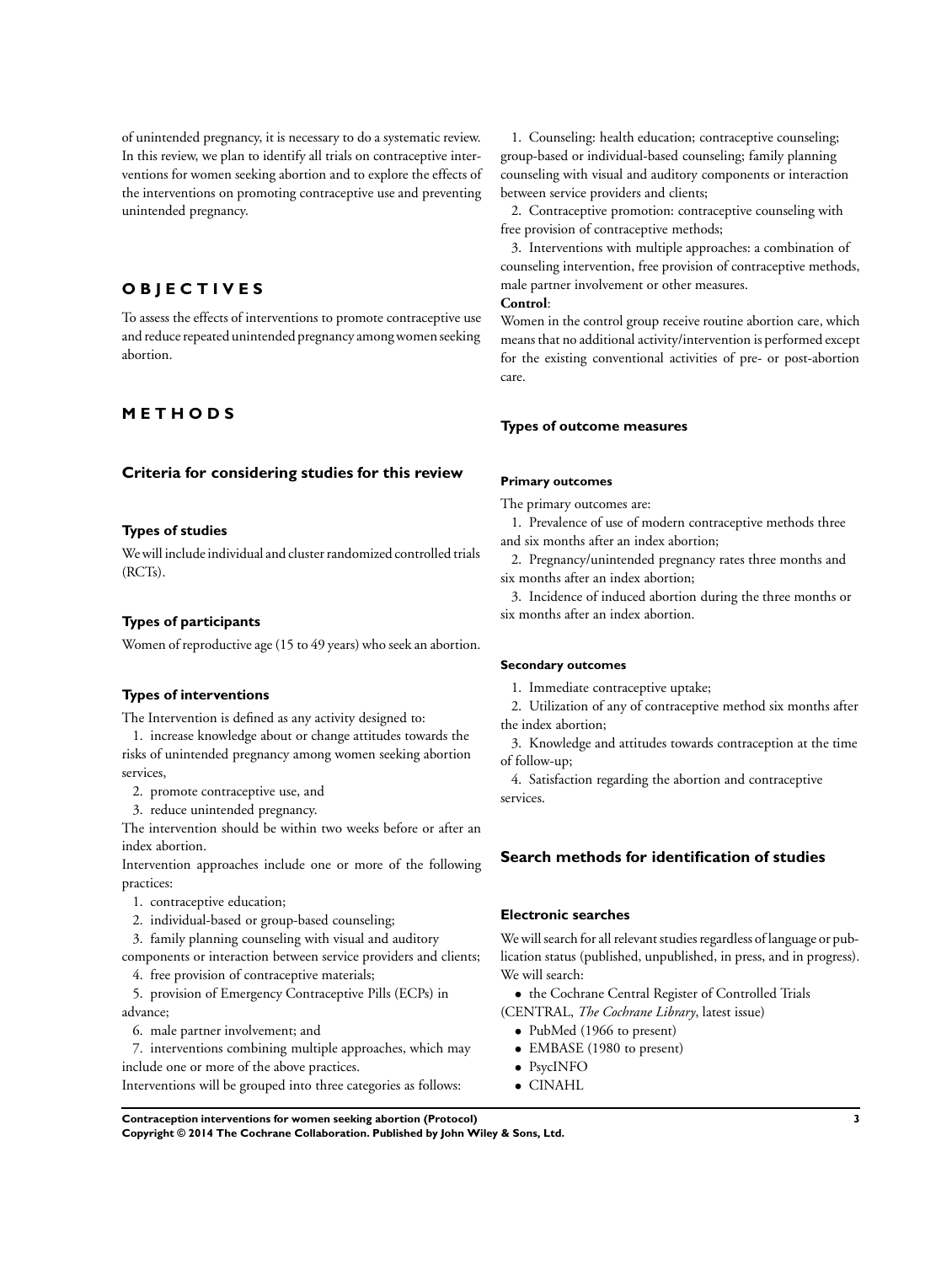- HealthStar
- POPLINE

• Dissertation Abstracts Online (http://library.dialog.com/ bluesheets/html/bl0035.html)

• the Gray Literature Network (http://www.osti.gov/graylit/)

• the Specialist Health Promotion Register (Social Science Research Unit (SSRU), Institute of Education, University of London)

• LILACS (La Literatura Latinoamericana y del Caribe de Informacion en Ciencias de la Salud) database

• the Social Science Citation Index and Science Citation Index (1981 to present)

• the China Academic Journal Network Publishing (CAJNP) database (1982 to present).

We will use the Cochrane Fertility Regulation Group search strategy (Helmerhorst 2004).

Non-English data will be translated into English using pre-designed data extraction forms. Search strategies are presented in [Appendices](#page-8-0) 1 to 6.

### **Searching other resources**

We will also search the following databases:

- WHO Reproductive Health Library,
- Chinese Biomedical Literature Database (1982 to present)
- National Science & Technology Library,
- Chinese Science & Technology Journal Database, and
- China Academic Library & Information System (1982 to present).

In addition, we will contact individual researchers, national and international research institutes/centres and organizations (including non-governmental organizations) working in the field of reproductive health in order to obtain information on unpublished and on-going trials. To ensure that no relevant studies are omitted, we will read through the list of references in each relevant study in order to follow up on articles that may qualify for inclusion in the review.

### **Data collection and analysis**

# **Selection of studies**

Titles and abstracts retrieved through the search strategy will be reviewed independently by the first and second authors to identify and select potentially relevant studies using pre-defined inclusion criteria (see [Criteria for considering studies for this review](#page-2-0)). The full text of all articles selected by either team member will be retrieved for review. Disagreement will be resolved through discussion with a third review author. All studies which initially appeared to meet inclusion criteria but upon inspection of the full text do

not merit inclusion will be detailed in the 'Excluded Studies' table with reasons for exclusion.

### **Data extraction and management**

We will design a form to facilitate the process of data extraction and two review authors will extract the data separately. Any discrepancies or disagreements about the the abstracted data will be resolved by discussion or by consulting a third author. If necessary, we will contact study authors to obtain additional information about the study methods and the outcome measures. We will enter and analyse the data using RevMan 5.2 software. Correct entry of the data will be verified by at least one other review author.

### **Assessment of risk of bias in included studies**

Relevant studies will be assessed for methodological bias using the Cochrane Collaboration's 'Risk of bias' tool ([Higgins 2011a](#page-6-0); chapter 8 [Higgins 2011b](#page-6-0)). Factors considered will include sequence generation method, allocation concealment, blinding of participants and personnel, blinding of outcome assessors, losses to follow up and selective outcome reporting. Only those studies deemed by both authors to be methodologically sound will be included in the review. Jadad scale for reporting randomized controlled trials will be used to assess the methodological quality of a trial [\(Wikipedia](#page-6-0) [2013](#page-6-0)).

#### **Measures of treatment effect**

Using RevMan, we will calculate odds ratios with 95% confidence intervals (CIs) for dichotomous variables, and mean difference with 95% CIs for continuous variables.

### **Unit of analysis issues**

In the case of a study having more than two arms, the overall effects of the intervention versus control will be examined by pooling the individual effect of each intervention arm, and weighting the overall values for the numbers within each arm. Clusterrandomised trials will be clearly identified in the review and information regarding data will be clearly stated. When necessary (and possible), the results of clustered trials will be re-analysed to take account of the clustered design. if re-analysis is not possible then standard errors may be inflated. Where appropriate, clusterrandomised trials will be combined with individually-randomised trials in the same meta-analysis (as advised in Chapter 16 of the *Cochrane Handbook for Systematic Reviews of Interventions* ([Higgins](#page-6-0) [2011b;](#page-6-0) [Higgins 2011a\)](#page-6-0). Only cluster-randomized trials for which adjustment had been made for the design effect will be included in the meta-analyses. Appropriate statistical advice will be sought if necessary

**Contraception interventions for women seeking abortion (Protocol) 4 Copyright © 2014 The Cochrane Collaboration. Published by John Wiley & Sons, Ltd.**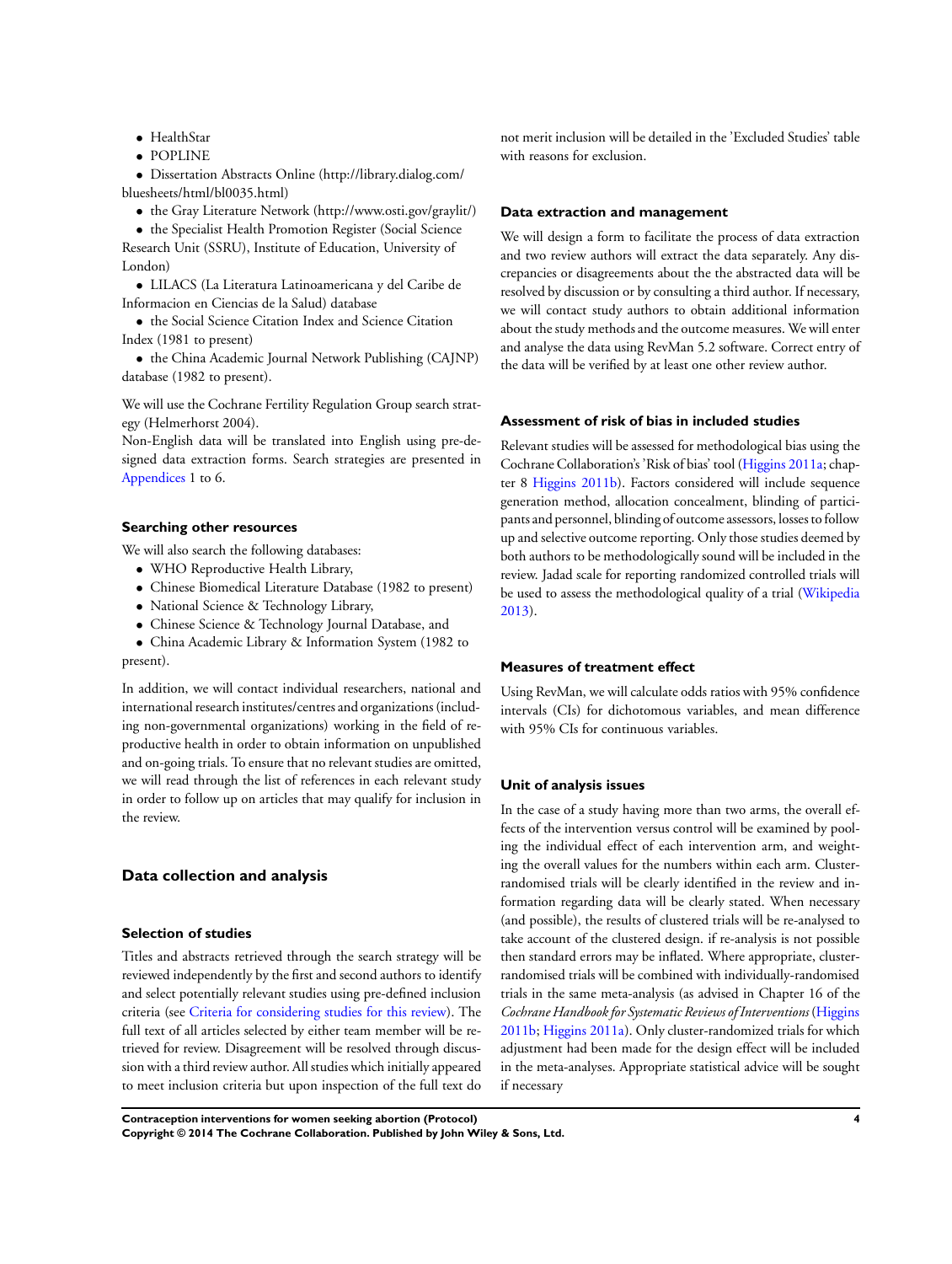### <span id="page-6-0"></span>**Dealing with missing data**

We will contact study authors directly by email if outcome data are unclear or are not fully reported. If data are available, intentionto-treat analysis will be conducted. However, If the information cannot be obtained this will be reflected in the 'Risk of bias' table. In addition, we will record the completion rates of both intervention and outcome and classify according to completion. Sensitivity analyses will be conducted to evaluate bias related to missing data at the endpoint (see [Sensitivity analysis](#page-2-0)).

#### **Assessment of heterogeneity**

We will assess heterogeneity by exploration of the forest plots, and estimate it using the  $I<sup>2</sup>$  statistic. If substantial heterogeneity ( $I<sup>2</sup>$ ) 50%) is identified, we will use the random-effects model.

### **Assessment of reporting biases**

We will assess the methodological quality of included studies using standard methods for randomized controlled trials as described in the *Cochrane Handbook* (Higgins 2011bHiggins 2011a). We will consider six parameters: generation of allocation sequence, concealment of allocation sequence, blinding, incomplete outcome data, selective outcome reporting and other sources of bias.

#### **Data synthesis**

We will carry out statistical analysis using RevMan 5.2 software. We will use the fixed-effect model for combining data where trials

# **Additional references**

#### **Beenhakker 2004**

Beenhakker B, Becker S, Hires S, Molano Di Targiana N, Blumenthal P, Huggins G. Are partners available for post-abortion contraceptive counseling? A pilot study in a Baltimore City clinic. *Contraception* 2004;**69**(5):419–23.

#### **Bender 2004**

Bender SS, Geirsson RT. Effectiveness of preabortion counseling on postabortion contraceptive use. *Contraception* 2004;**69**(6):481–7.

### **Bianchi-Demicheli 2003**

Bianchi-Demicheli F, Perrin E, Bianchi PG, Dumont P, Ludicke F, Campana A. Contraceptive practice before and after termination of pregnancy: a prospective study. *Contraception* 2003;**.**(67):107–13.

# **Cheng 1997**

Cheng YM, Zhu W, Li ZM, Zhang Y, Wang AY. Contraceptive practices of women requesting termination of pregnancy: a study from China. *Contraception* 1997;**55**: 15–17.

are examining the same intervention, and we judge the trials' populations and methods sufficiently similar. Where we suspect clinical or methodological heterogeneity between studies sufficient to suggest that treatment effects may differ between trials, we will use a random-effects model. If we identify substantial heterogeneity in a fixed-effect model, we will note this and repeat the analysis using a random-effects method.

### **Subgroup analysis and investigation of heterogeneity**

We will classify intervention into three groups (counseling, contraceptive promotion and multiple contraceptive interventions) and will perform subgroup analysis for the three groups. In addition, the use of specific contraceptive methods will be another element for subgroup analysis.

#### **Sensitivity analysis**

We will conduct a sensitivity analysis of the primary outcome including and excluding trials with high attrition rates (> 20%).

# **A C K N O W L E D G E M E N T S**

QJ Chen received a scholarship funded by LOTUS Project of Reasmus Mundus 2 of European Commission and contributed to drafting the protocol.

# **R E F E R E N C E S**

#### **Ferreira 2009**

Ferreira A, Lemos A, Figueiroa JN, de Souza AI. Effectiveness of contraceptive counselling of women following an abortion: a systematic review and metaanalysis. *European Journal of Contraception & Reproductive Health Care* 2009;**14**(1):1–9.

### **Halpern 2011**

Halpern V, Grimes DA, Lopez L, Gallo MF. Strategies to improve adherence and acceptability of hormonal methods of contraception. *Cochrane Database of Systematic Reviews* 2011, Issue 4. [DOI: 10.1002/ 14651858.CD004317.pub3]

### **Higgins 2011a**

Higgins JP, Altman DG, Gøtzsche PC, Jüni P, Moher D, Oxman AD, et al. The Cochrane Collaboration's tool for assessing risk of bias in randomised trials. *BMJ* 2011;**18** (343).

#### **Higgins 2011b**

Higgins JPT, Green S (editors). Higgins JPT, Green S (editors). *Cochrane Handbook for Systematic Reviews*

**Contraception interventions for women seeking abortion (Protocol) 5**

**Copyright © 2014 The Cochrane Collaboration. Published by John Wiley & Sons, Ltd.**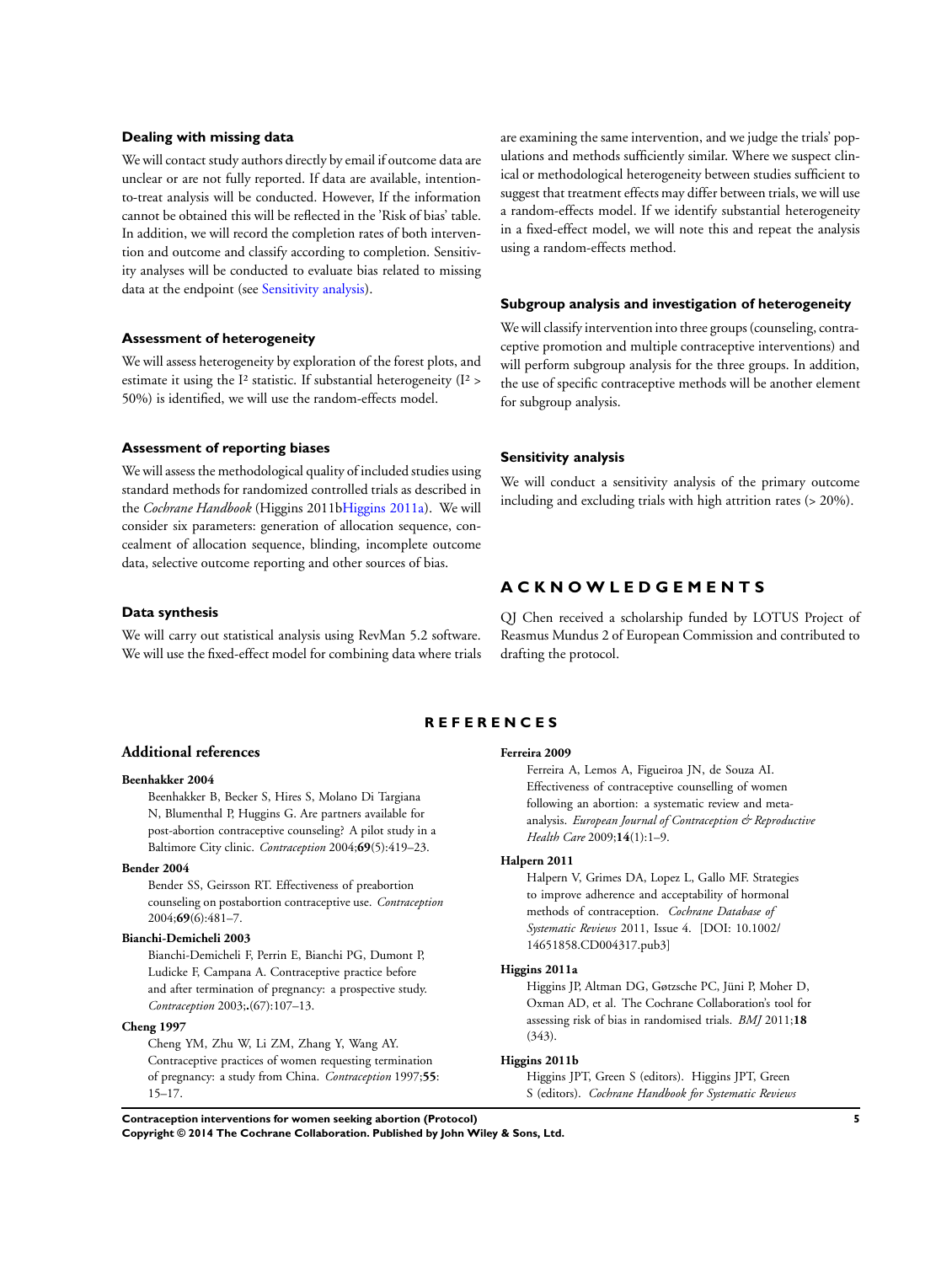*of Interventions* Version 5.1.0 [updated March 2011]. The Cochrane Collaboration, 2011. Available from www.cochrane-handbook.org. ..

### **Johnston 2010**

Johnston WR. Abortion statistics and other data-Historical abortion statistics, PR China. http:// www.johnstonsarchive.net/policy/abortion/ab-prchina.html 2010.

### **Jones 2006**

Jones RK, Singh S, Finer LB, Frohwirth LF. Repeat abortion in the United States. Occasional Report. New York. Guttmacher Institute; No. 29 2006.

# **Jones 2010**

Jones RK, Finer LB, Singh S. Characteristics of US Abortion Patients: 2008. New York: Guttmacher Institute, http: //www.guttmacher.org/pubs/US-Abortion-Patients.pdf (accessed 9 July 2013) May 2010.

#### **Landry 2008**

Landry DJ, Wei J, Frost JJ. Public and private providers' involvement in improving their patients' contraceptive use. *Contraception* 2008;**78**:42–51.

### **Langston 2010**

Langston AM, Rosario L, Westhoff CL. Structured contraceptive counseling - a randomized controlled trial. *Patient Education and Counseling* 2010;**81**:362–7.

#### **Larsson 2006**

Larsson M, Aneblom G, Eurenius K, Westerling R, Tyden T. Limited impact of an intervention regarding emergency contraceptive pills in Sweden - repeated surveys among abortion applicants. *The European Journal of Contraception and Reproductive Health Care* December 2006;**11**(4):270–6.

#### **Lim 2012**

Lim L, Wong H, Yong E, Singh K. Profiles of women presenting for abortions in Singapore: focus on teenage abortions and late abortions. *European Journal of Obstetrics, Gynecology and Reproductive Biology* 2012;**160**(2):219–22.

### **Lin 2011**

Lin XH, Liu JH, Huang HZ, Zeng HQ, Chi HJ. Impact of personalized health education on postabortion contraceptive practice. *Chinese General Nursing* June 2011;**9**(6b):1592–3.

#### **Marston 2003**

Marston C, Cleland J. Relationships between contraception and abortion: a review of the evidence. *International Family Planning Perspectives* 2003;**29**:6–13.

### **McCarraher 2010**

McCarraher DR, Chen-Mok M, Oronoz AS, Brito-Anderson S, Grey T, Tucker H, et al. Meeting the needs of adolescent post-abortion care patients in the Dominican Republic. *Journal of Biosocial Science* 2010;**.**(42):493–509.

# **Moos 2003**

Moos MK, Bartholomew NE, Lohr KN. Counseling in the clinical setting to prevent unintended pregnancy: an evidence-based research agenda. *Contraception* 2003;**67**: 115–32.

#### **Nobili 2007**

Nobili MP, Piergrossi S, Brusati V, Moja EA. The effect of patient-centered contraceptive counseling in women who undergo a voluntary termination of pregnancy. *Patient Education and Counseling* 2007;**65**(3):361–8.

#### **Rahman 2001**

Rahman M, DaVanzo J, Razzaque A. Do better family planning services reduce abortion in Bangladesh?. *Lancet* 2001;**358**:1051–6.

#### **Rasch 2005**

Rasch V, Lyaruu MA. Unsafe abortion in Tanzania and the need for involving men in postabortion contraceptive counseling. *Studies in Family Planning* 2005;**36**(4):301–10.

#### **Schunmann 2006**

Schunmann C, Glasier A. Specialist contraceptive counselling and provision after termination of pregnancy improves uptake of long-acting methods but does not prevent repeat abortion: a randomized trial. *Human Reproduction* 2006;**21**(9):2296–303.

### **Sedgh 2007**

Sedgh G, Henshaw S, Singh S, Ahman E, Shah IH. Induced abortion: estimated rates and trends worldwide. *Lancet* 2007;**370**(9595):1338–45.

### **Shen 2010**

Shen NC, Liu MY, Peng CX, Zhang H. Guang YX, Liu FR, et al. A pilet study on the effect of postabortion family planning intervention. *Chinese Journal of Family Planning* 2010;**.**(9):533–6.

### **Speroff 2008**

Speroff L, Mishell DR. The postpartum visit: it is time for a change in order to optimally initiate contraception. *Contraception* 2008;**78**:90–8.

### **Steiner 2006**

Steiner MJ, Trussell J, Mehta N, Condon S, Subramaniam S, Bourne D. Communicating contraceptive effectiveness: a randomized controlled trial to inform a World Health Organization family planning handbook. *American Journal of Obstetrics and Gynecology* 2006;**195**(1):85–91.

#### **Stephenson 2008**

Stephenson J, Strange V, Allen E, Copas A, Johnson A, Bonell C, et al. The long-term effects of a peer-led sex education programme (RIPPLE): a cluster randomised trial in schools in England. *PLoS Medicine* 2008;**5**(11):e224.

#### **Trussell 2009**

Trussell J, Lalla AM, Doan QV, Reyes E, Pinto L, Gricar J. Cost effectiveness of contraceptives in the United States. *Contraception* 2009;**79**(1):5–14.

### **Wang 1998**

Wang CC, Vittinghoff E, Hua LS, Yun WH, Rong ZM. Reducing pregnancy and induced abortion rates in China: family planning with husband participation. *American Journal of Public Health* 1998;**88**(4):646–8.

**Contraception interventions for women seeking abortion (Protocol) 6**

**Copyright © 2014 The Cochrane Collaboration. Published by John Wiley & Sons, Ltd.**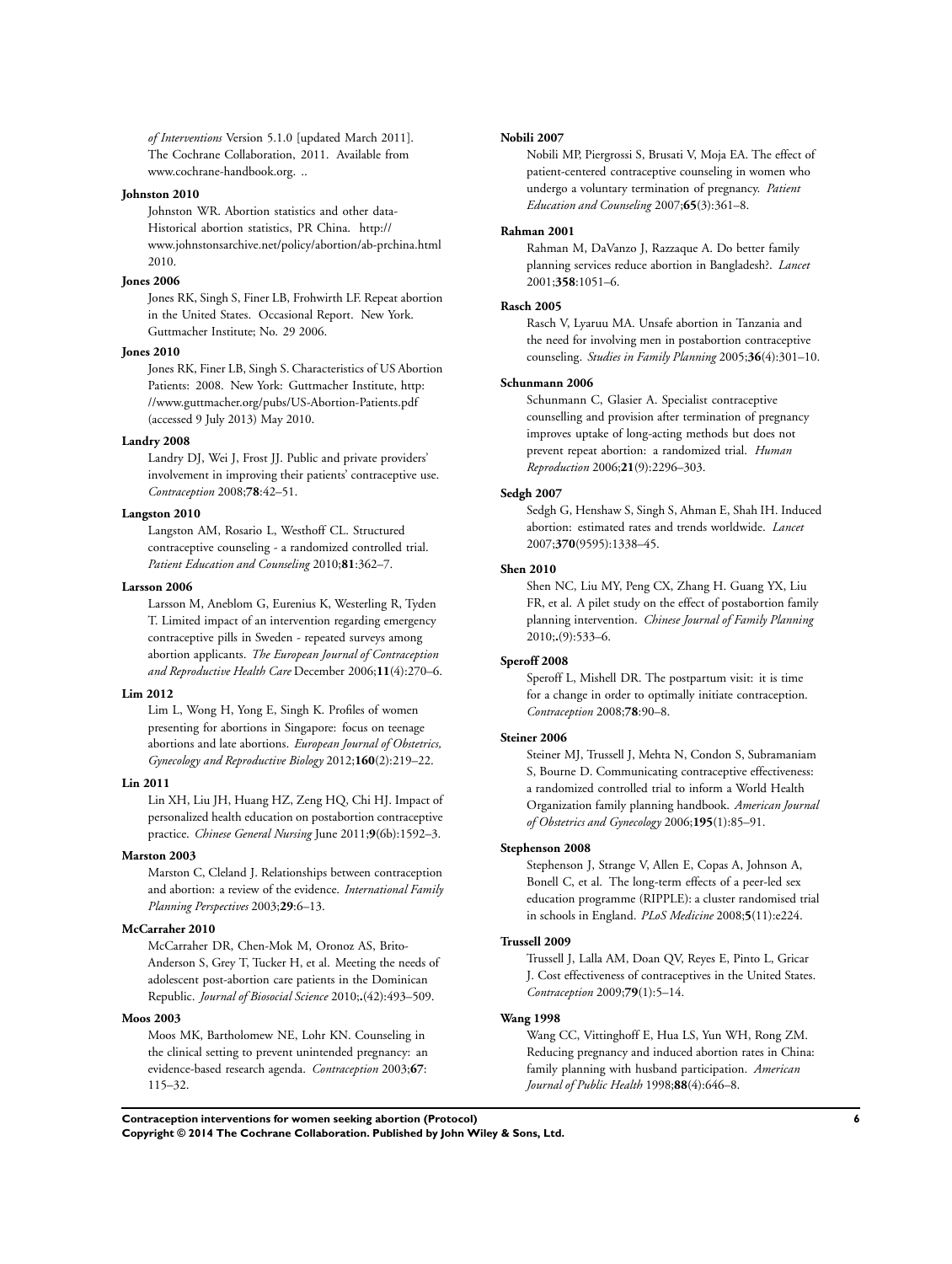#### <span id="page-8-0"></span>**WHO 2007**

World Health Organization. *Unsafe Abortion: Global and Regional Estimates of Unsafe Abortion and Associated Mortality in 2003*. Geneva: WHO, 2007.

### **WHO 2010**

World Health Organization. Medical eligibility criteria for contraceptive use. *Medical eligibility criteria for contraceptive use*. 4th Edition. Geneva: WHO Press, 2010.

#### **Wikipedia 2013**

Wikipedia. Jadad scale. *http://en.wikipedia.org/wiki/Jadad\_ scale* 16 August 2013.

#### **Wu 2011**

Wu S, Tian L, Xu F. Induced abortion and relevant factors among women seeking abortion in Nanjing, China. *Gynecologic and Obstetric Investigation* 2011;**71**(2):87–92.

### **Zhu 2009**

Zhu JL, Zhang WH, Cheng Y, Xu J, Xu X, Gibson D, et al. Impact of post-abortion family planning services on contraceptive use and abortion rate among young women in China: a cluster randomised trial. *European Journal of Contraception and Reproductive Health Care* 2009;**14**(1): 46–54.

∗ *Indicates the major publication for the study*

# **A P P E N D I C E S**

# **Appendix 1. CENTRAL search strategy**

(contracept\* OR family planning OR birth control) in Title, Abstract or Keywords AND (abortion) in Title, Abstract or Keywords AND (counsel OR communicat\* OR educat\* OR information OR intervention) in Title, Abstract or Keywords.

# **Appendix 2. PubMed search strategy**

1) abortion; 2) termination of pregnancy; 3) postabortion OR preabortion OR peri-abortion; 4) 1) OR 2) OR 3) 5) contracept\*; 6) birth control; 7) family planning; 8) 5) OR 6) OR 7) 9) intervention; 10) counselling; 11) education; 12) health promotion; 13) services; 14) care; 15) programs or program; 16) 9) OR 10) OR 11) OR 12) OR 13) OR 14) OR 15); 17) 4) AND 8) AND 16); 18) Randomized clinical trial or RCT\*; 19) Random allocation; 20) 18) OR 19) ; 21) 17) AND 20);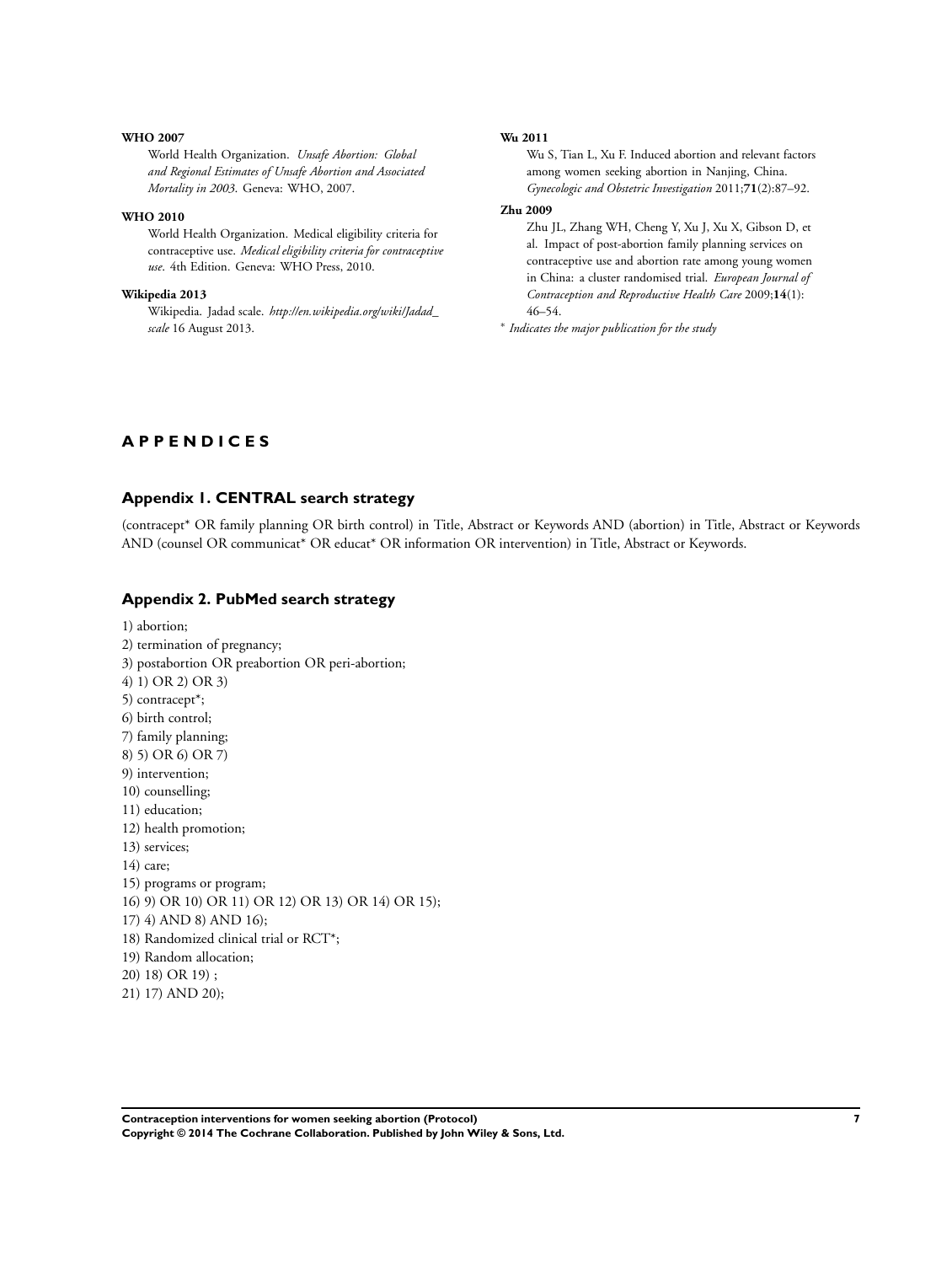### **Appendix 3. EMBASE search strategy**

(abortion OR termination of pregnancy) AND (contracept\* OR birth control OR family planning) AND (intervention OR counselling OR education OR service OR program OR care OR health promotion) AND (randomised controlled trial OR RCT\*).

### **Appendix 4. POPLINE search strategy**

(contracept\* OR family planning OR birth control) in Title, Abstract or Keywords AND (abortion) in Title, Abstract or Keywords AND (counsel OR communicat\* OR educat\* OR information OR intervention) in Title, Abstract or Keywords.

### **Appendix 5. Clinicaltrials.gov search strategy**

Search terms: abortion OR termination of pregnancy Interventions: (contraceptive OR contraception OR births control OR family planning)

### **Appendix 6. Chinese database search strategy**

Key words for Chinese database searches:

1) 流产(abortion) or 人工流产(induced abortion) or 药物流产(medical abortion);

2) 干预( intervention) or 咨询( counseling) or 流产后咨询 ( counseling after abortion)

3) 避孕 or 计划生育 contraceptive or family planning) or 避孕服务 (family planning services);

- 4) 1) and 2)
- 5) 4) and 3)

# **C O N T R I B U T I O N S O F A U T H O R S**

WH Zhang initiated the project and contributed to developing and revising the protocol. Y Che contributed to revising the protocol. QJ Chen contributed to drafting the protocol. LN Cheng and M Temmerman revised the protocol.

# **D E C L A R A T I O N S O F I N T E R E S T**

None declared.

# **S O U R C E S O F S U P P O R T**